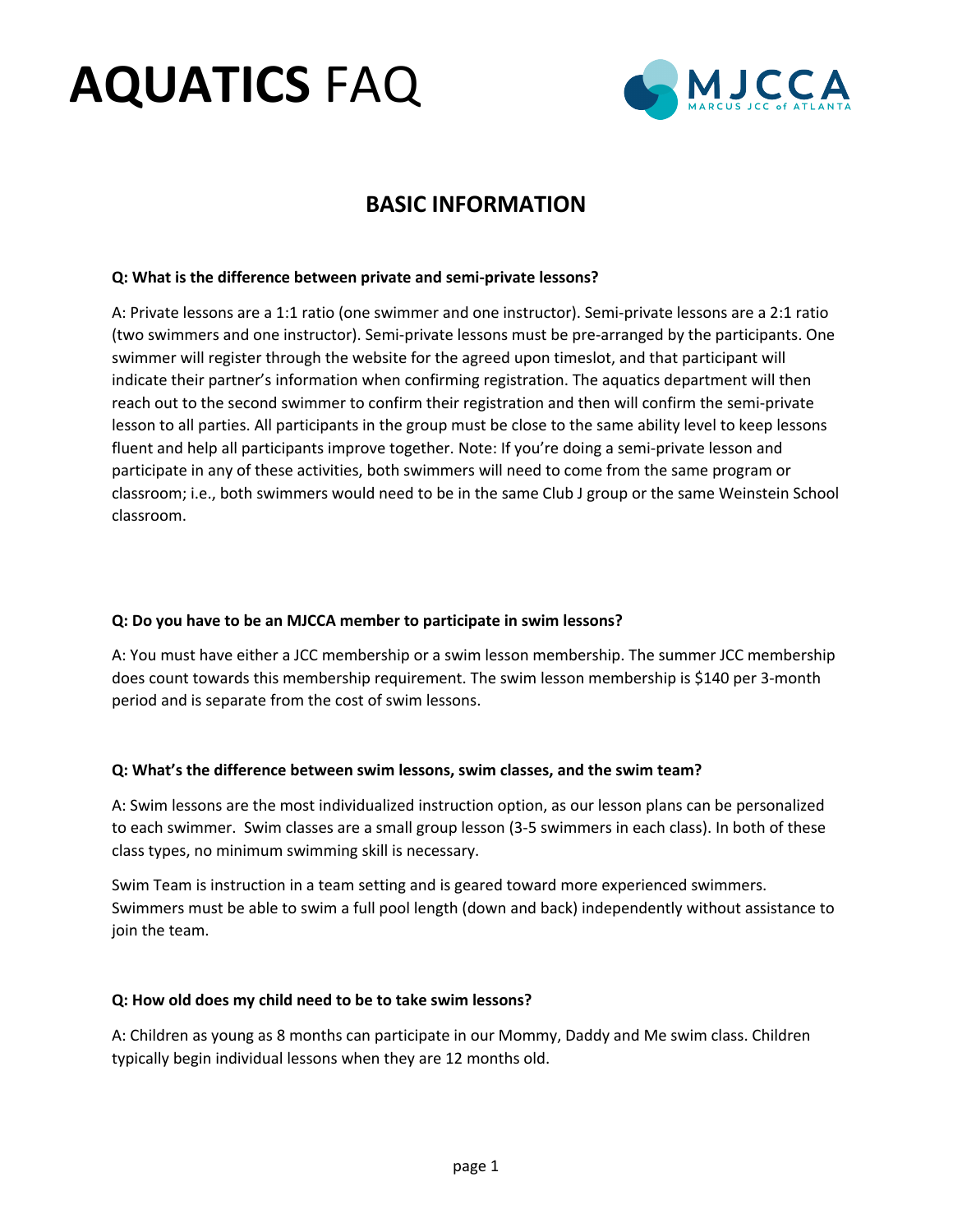#### **Q: Can adults take private swim lessons?**

A: Of course! We welcome adults who want to improve their swimming ability, from basic water safety to perfecting stroke technique. Regular swim lesson fees and policies apply.

#### **Q: Can I pick my own instructor?**

A: Yes, depending on their availability. Instructors and their available day and time slots are viewable on the MJCCA website.

#### **Q: Do I have to be in the water during my child's swim lesson?**

A: Instructors handle all supervision and instruction during scheduled lessons; parents are welcome to stay and observe if they so choose but do not need to be in the water.

# **PRICING**

#### **Q: How much do the lessons cost?**

A: Private lessons are \$37 per lesson, or \$314 for a set of 10 lessons (\$56 savings for purchasing a package of 10). Semi-private lessons are \$26 per lesson per swimmer, or \$244 for a set of 10 lessons (\$16 savings for purchasing a package of 10).

# **Q: How is that price point determined?**

A: Our experienced, certified instructors, our excellent facilities (such as our heated, indoor pool), and other administrative costs are factored together to determine the cost per lesson for each lesson type. This price point gets you a consistent instructor with a regular schedule, who formulates a personalized lesson plan for your swimmer. Our top-notch instructors will provide productive communication, form bonds with swimmers, and establish the trust needed to have a successful swim lesson.

# **SCHEDULING**

#### **Q: When are swim lessons available?**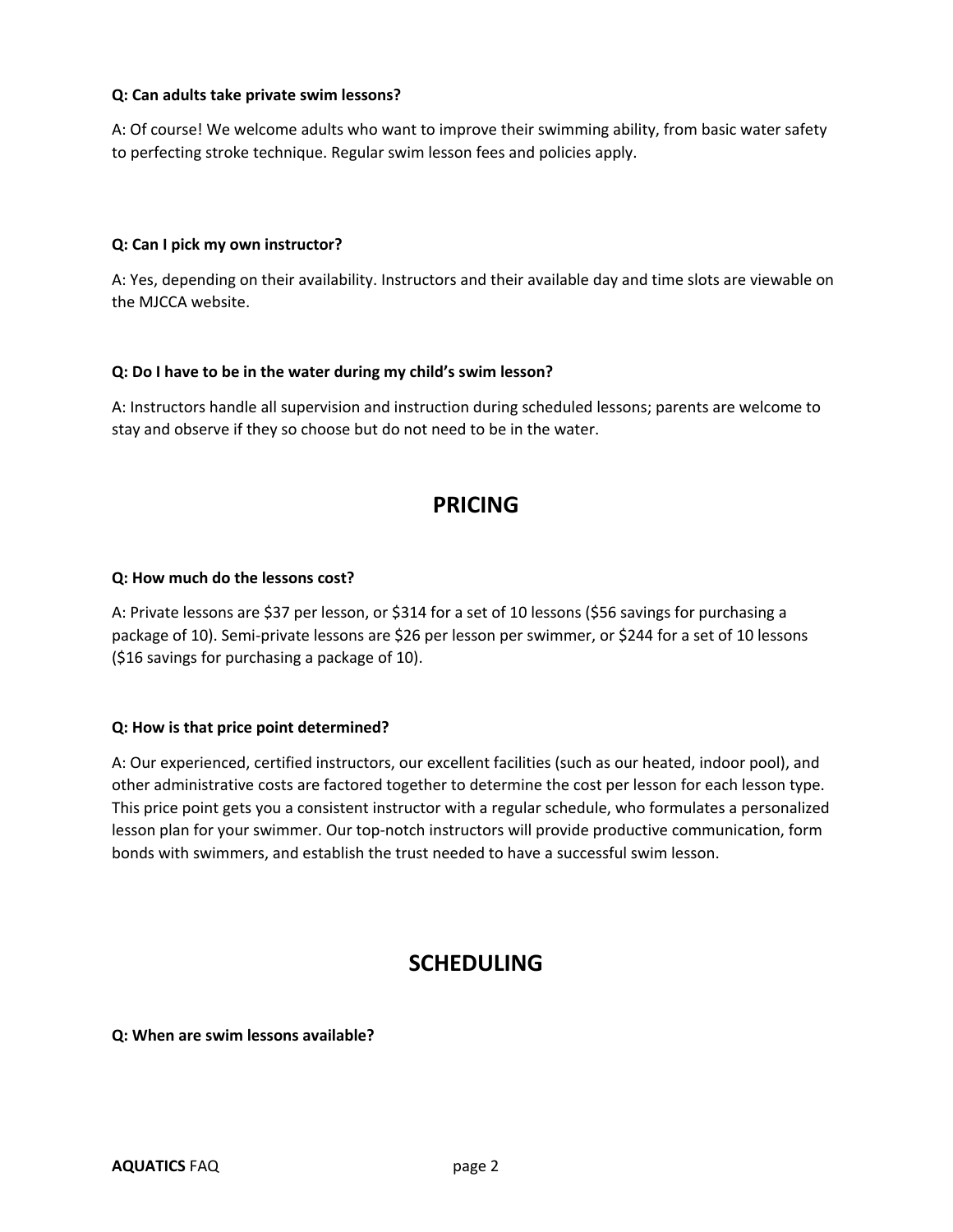A: Swim lessons are available during the school year Monday-Friday and Sunday from 10:00 am to 6:00 pm, subject to instructor availability. During the summer, swim lesson availability hours will be extended. All days and times that are available per instructor will be viewable on the MJCCA website.

# **Q: How does the scheduling of swim lessons work?**

A: All swim lesson day and times that are available will be viewable on our website.

# **Q: How soon can I start swim lessons?**

A: Each swim lesson session will have a fixed and end date that is viewable on our website. Each session is a 10-week period followed by a two week reschedule period. If there are more than two reschedules for a set of 10 lessons, then your account will be credited for those remaining lessons.

# **Q: How many lessons does my child need to learn how to swim?**

A: There are many factors that go into teaching a child to swim. Age, body awareness, and attention span are all factors that go into how quickly a swimmer can master skills. For example, an 8-year-old is going to improve more in 10 lessons than an 8-month-old. Instruction during lessons is specialized to your swimmer to promote swim skill acquisition.

# **Q: How many lessons per week does my child need to participate in?**

A: Currently, we are allowing participants to swim once per week due to limited availability and high demand.

# **Q: What if I need to cancel a swim lesson?**

A: You must give 24-hour notice for any cancellation to not be charged for that lesson. Notices received within the 24-hour period before the lesson, or lack of notice of an absence, will result in being charged for the lesson. Exceptions may be made on a case-by-case basis. Please contact your instructor and email Jenni.Beebe@atlantajcc.org as soon as possible before a missed lesson.

# **Q: How do I renew my swim lesson package?**

A: Currently enrolled participants will have a 1-week period where they can renew for their current swim lesson timeslot. After that week, the timeslot will become available to the community. Reminders will be sent out to current participants throughout this renewal period.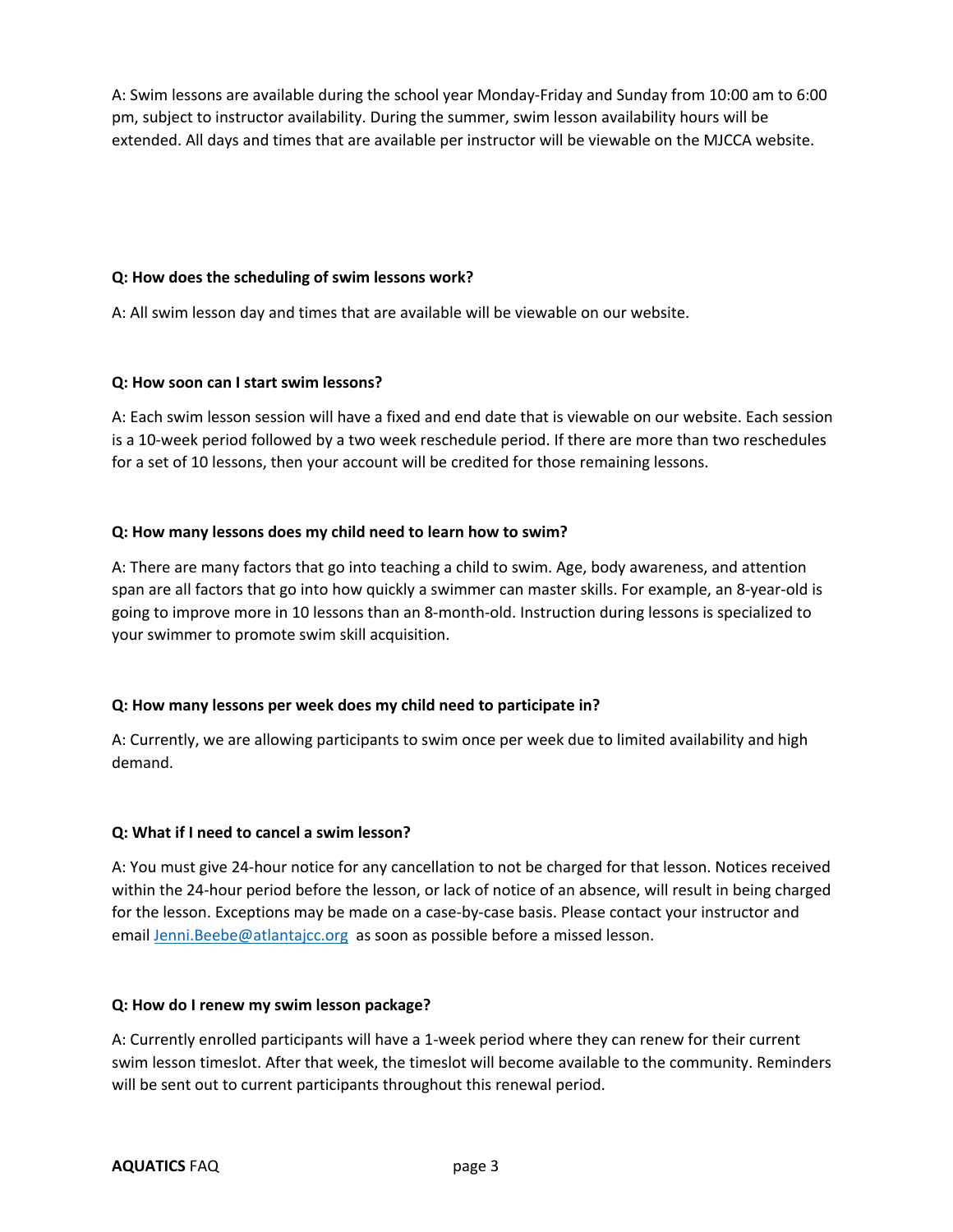# **Q: What happens if my instructor needs to reschedule?**

A: If your instructor needs to reschedule, they are required to give you 24 hours notice, typically via email. This lesson will be added to the reschedule options on your two-week period. We strive to have any known conflicts accounted for during registration.

# **Q: Can siblings take swim lessons together in a group?**

A: We are happy to instruct siblings in the same session if they are at a similar ability level.

# **Q: What happens if I'm part of a semi-private lesson, and one participant cancels?**

A: If a swimmer in your lesson cancels with 24 hours notice, the rest of the swimmers will have the option of skipping the lesson or arranging for a separate private or semi-private session during that same timeslot. If a swimmer cancels with less than 24 hours notice, all other group members may attend their lesson at their same billed rate; the swimmer that cancelled will be billed per our cancellation policy.

# **Q: Can I schedule my child for a swim lesson longer than 30 minutes?**

A: You may schedule your child for lessons in 30-minute increments. For example, if you want 10 1-hour lessons, you would be charged for twenty 30-minute lessons.

# **Q: How do swim lessons work if my child is currently attending The Weinstein School/Club J/School's Out Camp?**

A: If your swimmer is in one of the above programs, you will need to make sure to register for a timeslot that indicates \*Transport Avail\*. Only these timeslots have a transportation option available. At registration you will also need to indicate your child's room number or if they are in Club J so transportation arrangements can be made.

If you're doing a semi-private lesson and participate in any of these activities, both swimmers will need to come from the same program or classroom; i.e., both swimmers would need to be in the same Club J group or the same Weinstein School classroom.

# **INSTRUCTION**

# **Q: How can I communicate with my instructor?**